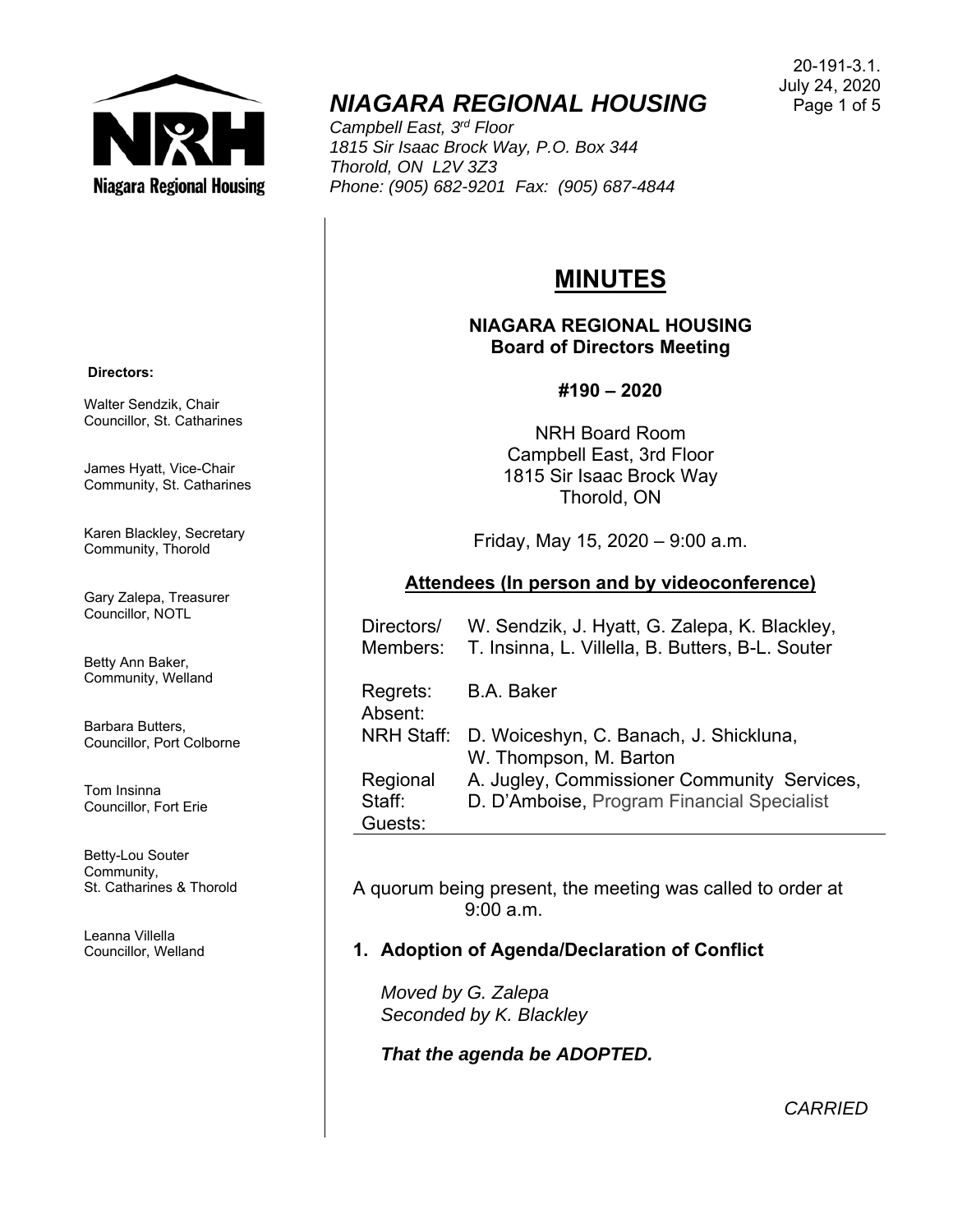No Conflicts of Interest were declared.

- B. Butters requested that consent item 2.5., Smoke Free Policy, be pulled for discussion.
- G. Zalepa queried about the work each contractor was doing per the disbursements.
- C. Banach will provide this listing to the Board.

## **2. Consent Items**

*Moved by B. Butters Seconded by T. Insinna* 

*That the following items be RECEIVED and/or APPROVED as stated:* 

## *2.1. Minutes of the April 17, 2020 Meeting be APPROVED.*

- *2.2. Development Updates Hawkins St. Project* 
	- *2.2.1. Budget Snapshot as of April 30, 2020 20-190-2.2.1. be RECEIVED for information.*
	- *2.2.2. Development Report #7– 20-190-2.2.2. be RECEIVED for information.*
- *2.3. Operating Statement March 31, 2020 20-190-2.3. be RECEIVED for information.*
- *2.4. 1st Quarter Report 20-190-2.4. be RECEIVED for information.*

*CARRIED* 

#### **3. Discussion Items**

D. Woiceshyn advised that the COVID-19 report was very up to date and highlighted various initiatives undertaken by staff. It was noted that applications have increased with few requests for rent change.

T. Insinna questioned the reason for tobacco officers' involvement. W. Thompson explained that Niagara Region Public Health Tobacco Enforcement Officers are currently assisting municipal By-Law Enforcement Officers with information and enforcement regarding COVID guidelines. Public Health has informally agreed to have the officers patrol communities that NRH has identified as having difficulty with confusion about the pandemic and expectations for public behaviours. Patrols will continue as long as the officers' workload permits.

W. Sendzik inquired if a strategy was in place regarding tenant issues.

W. Thompson advised the Board that some situations are very difficult, and calling the police has little effect. Compounding the difficulties are mental health supports being provided virtually and the inability to do evictions. Staff are following up with notices, phone supports and recently with scripted calls, which have been well received.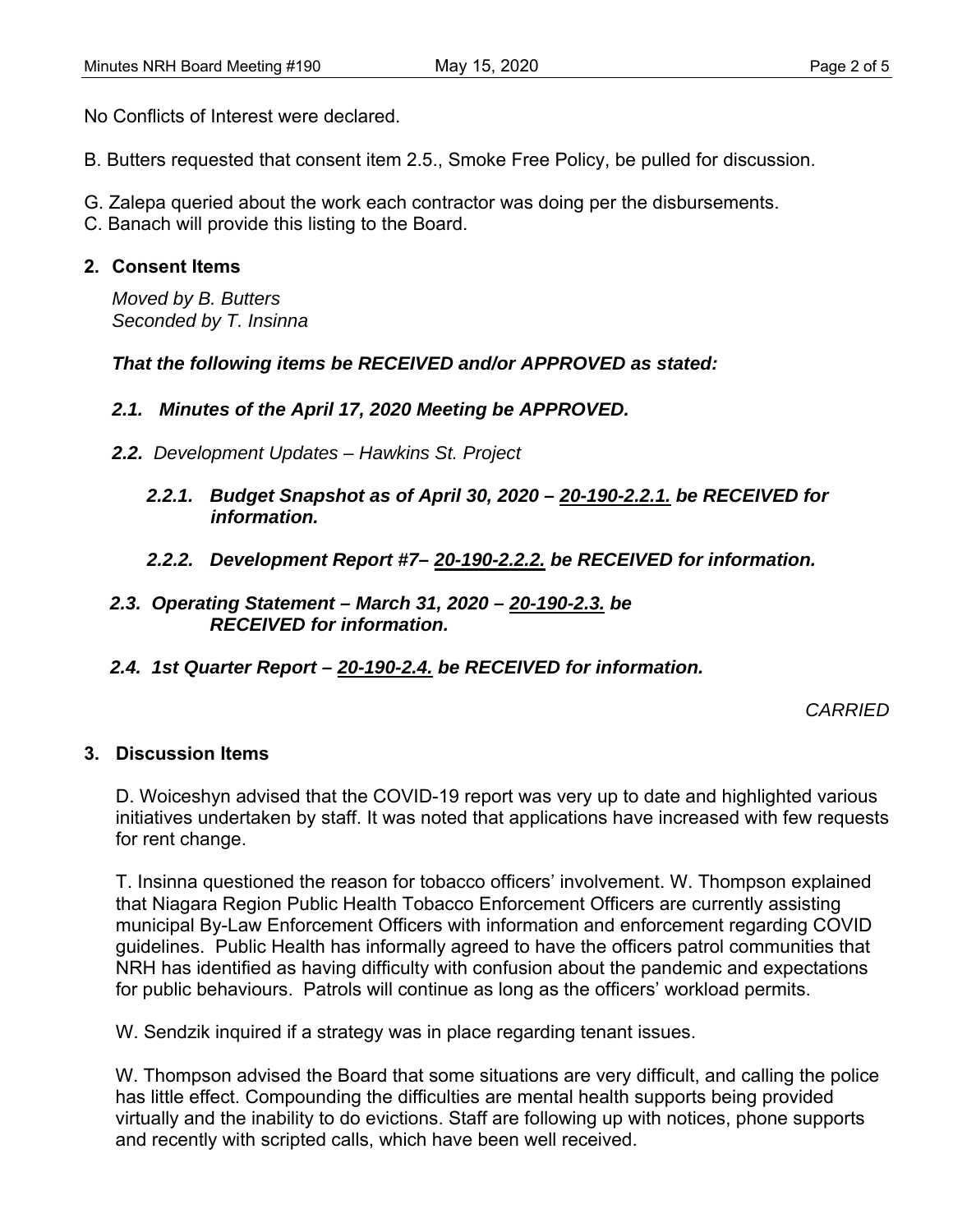J. Hyatt suggested offering a questionnaire similar to what he receives. W. Sendzik asked J. Hyatt to follow up with D. Woiceshyn and W. Thompson regarding a questionnaire for use with tenants.

W. Sendzik inquired about preparation for staff over the long term. C. Banach responded that work has commenced on the office plan and it will be presented to the Health & Safety Committee next week.

J. Shickluna added that calls are being made to service providers each week to share resources and best practices.

B. Butters voiced her concern for the wellbeing of staff. W. Thompson replied that management is very aware of staff, and resources such as the NRH newsletter and EAP program are being made available. D. Woiceshyn stated that the senior team meet every morning to discuss issues. B. Butters expressed her appreciation to the off-site staff for their contributions.

W. Sendzik asked D. Woiceshyn to issue a memo to all staff, from the Board, offering appreciation for their work and dedication.

K. Blackley queried about resources for tenants. A. Jugley responded that specific work is taking place for the seniors, including a call line for the seniors programs.

W. Sendzik thanked D. Woiceshyn and the senior team for their guidance and outstanding response through the COVID-19 crisis.

3.1. COVID-19 Update

*Moved by B. Butters Seconded by G. Zalepa* 

### *That the Niagara Regional Housing Board of Directors RECEIVES the report COVID-19 Update for information.*

*CARRIED* 

## 3.2. New Development Strategies and Funding Opportunities

 C. Banach advised that several projects with available funding were in the works and capital jobs will move forward.

 T. Insinna expressed his appreciation for the numerous housing project opportunities.

*Moved by T. Insinna Seconded by J. Hyatt* 

*That the Niagara Regional Housing Board of Directors RECEIVES this report for information.* 

*CARRIED*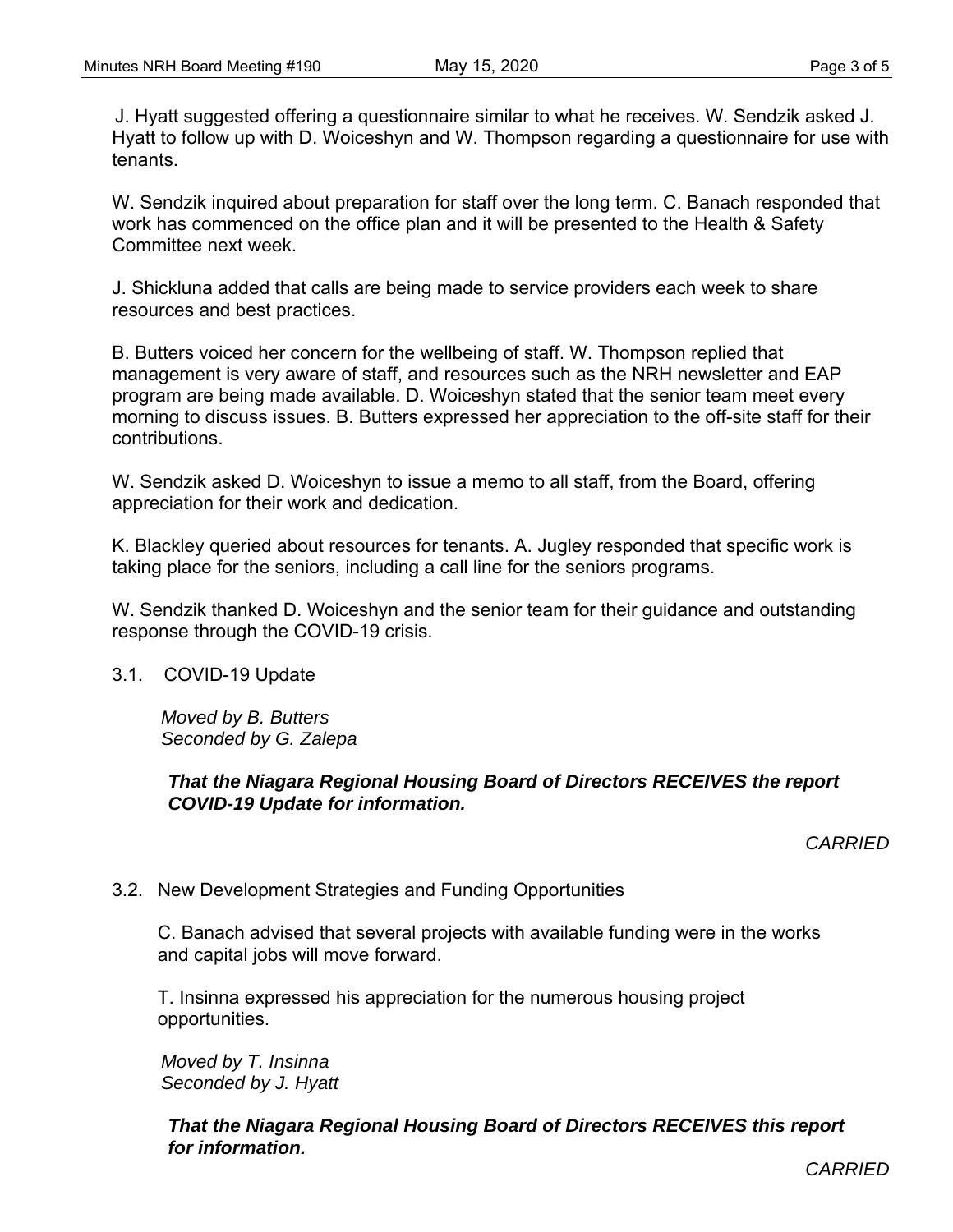3.3. Hawkins St. Development

C. Banach noted that the successful contractor also built Carlton St. All procedures are in place, only awaiting the building permit.

D. Woiceshyn will circulate information regarding the lack of bids from local companies, should Council inquire.

W. Sendzik will meet with the Niagara Home Builders' Association to discuss this matter.

*Moved by J. Hyatt Seconded by B-L. Souter* 

- *1. That the awarding of Tender PT-19-72 to Tambro Construction Ltd. by the Public Tender Award Committee for the construction of the 55 unit and 18 unit affordable housing apartment buildings on NRH land at 6388 Hawkins St. and 7180 Heximer Ave., Niagara Falls at their bid price of \$19,775,000 (including 13% HST) BE ENDORSED.*
- *2. That this report BE FORWARDED to Niagara Regional Council for information.*

*CARRIED* 

2.5. Smoke Free Policy Update

 The board expressed concern this may trigger additional stress on staff and tenants. W. Thompson assured that care was taken to minimize impact on staff workload by commencing with only two buildings. Current tenants would not be affected, and new applicants are given a choice of residence. This initiative has the potential to reduce staff workload in buildings having issues.

*Moved by B. Butters Seconded by B-L. Souter* 

*That the Niagara Regional Housing Board of Directors RECEIVES this report for information.* 

*CARRIED* 

## **4. Other Business**

4.1. Use of Electronic Signatures

M. Barton gave an overview for the addition of this motion to the agenda.

 The Chair concurred this will provide a consistent outcome, with more expedient results, during this time of physical distancing.